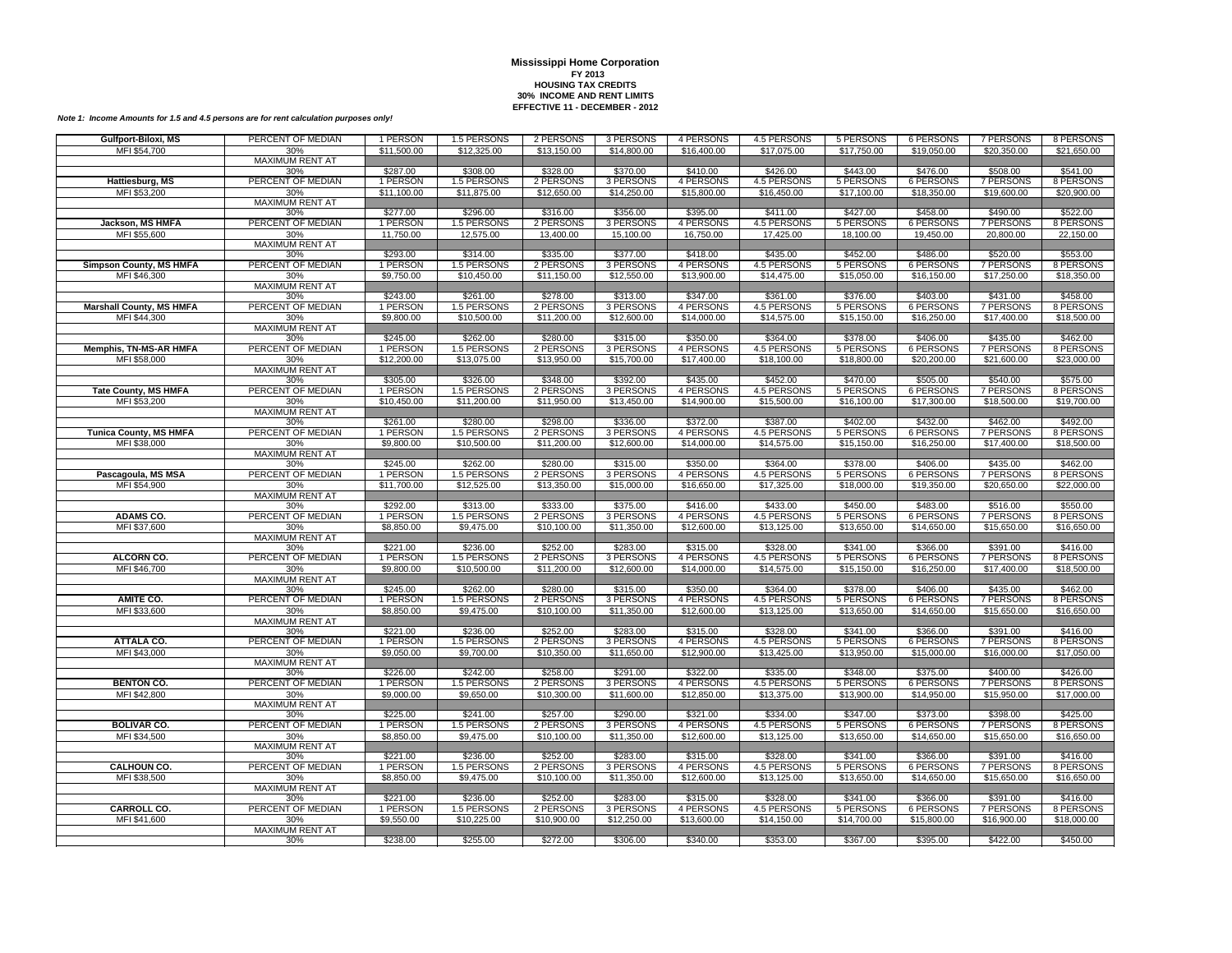| CHICKASAW CO.                     | PERCENT OF MEDIAN             | 1 PERSON               | 1.5 PERSONS               | 2 PERSONS                | 3 PERSONS                | 4 PERSONS                | 4.5 PERSONS                | 5 PERSONS                | 6 PERSONS                       | 7 PERSONS                       | 8 PERSONS                |
|-----------------------------------|-------------------------------|------------------------|---------------------------|--------------------------|--------------------------|--------------------------|----------------------------|--------------------------|---------------------------------|---------------------------------|--------------------------|
| MFI \$42,800                      | 30%                           | \$9,000.00             | \$9,650.00                | \$10,300.00              | \$11,600.00              | \$12,850.00              | \$13,375.00                | \$13,900.00              | \$14,950.00                     | \$15,950.00                     | \$17,000.00              |
|                                   | <b>MAXIMUM RENT AT</b>        |                        |                           |                          |                          |                          |                            |                          |                                 |                                 |                          |
| CHOCTAW CO.                       | 30%<br>PERCENT OF MEDIAN      | \$225.00<br>1 PERSON   | \$241.00<br>1.5 PERSONS   | \$257.00<br>2 PERSONS    | \$290.00<br>3 PERSONS    | \$321.00<br>4 PERSONS    | \$334.00<br>4.5 PERSONS    | \$347.00<br>5 PERSONS    | \$373.00<br><b>6 PERSONS</b>    | \$398.00<br>7 PERSONS           | \$425.00<br>8 PERSONS    |
| MFI \$42,200                      | 30%                           | \$8,900.00             | \$9,525.00                | \$10,150.00              | \$11,400.00              | \$12,650.00              | \$13,175.00                | \$13,700.00              | \$14,700.00                     | \$15,700.00                     | \$16,700.00              |
|                                   | MAXIMUM RENT AT               |                        |                           |                          |                          |                          |                            |                          |                                 |                                 |                          |
|                                   | 30%                           | \$222.00               | \$238.00                  | \$253.00                 | \$285.00                 | \$316.00                 | \$329.00                   | \$342.00                 | \$367.00                        | \$392.00                        | \$417.00                 |
| <b>CLAIBORNE CO.</b>              | PERCENT OF MEDIAN             | 1 PERSON               | 1.5 PERSONS               | 2 PERSONS                | 3 PERSONS                | 4 PERSONS                | <b>4.5 PERSONS</b>         | 5 PERSONS                | <b>6 PERSONS</b>                | <b>7 PERSONS</b>                | 8 PERSONS                |
| MFI \$31,700                      | 30%                           | \$8,850.00             | \$9,475.00                | \$10,100.00              | \$11,350.00              | \$12,600.00              | \$13,125.00                | \$13,650.00              | \$14,650.00                     | \$15,650.00                     | \$16,650.00              |
|                                   | <b>MAXIMUM RENT AT</b>        |                        |                           |                          |                          |                          |                            |                          |                                 |                                 |                          |
|                                   | 30%                           | \$221.00               | \$236.00                  | \$252.00                 | \$283.00                 | \$315.00                 | \$328.00                   | \$341.00                 | \$366.00                        | \$391.00                        | \$416.00                 |
| <b>CLARKE CO.</b><br>MFI \$41,000 | PERCENT OF MEDIAN             | 1 PERSON<br>\$8,850.00 | 1.5 PERSONS<br>\$9,475.00 | 2 PERSONS<br>\$10,100.00 | 3 PERSONS<br>\$11,350.00 | 4 PERSONS<br>\$12,600.00 | 4.5 PERSONS<br>\$13,125.00 | 5 PERSONS<br>\$13,650.00 | 6 PERSONS<br>\$14,650.00        | 7 PERSONS<br>\$15,650.00        | 8 PERSONS<br>\$16,650.00 |
|                                   | 30%<br><b>MAXIMUM RENT AT</b> |                        |                           |                          |                          |                          |                            |                          |                                 |                                 |                          |
|                                   | 30%                           | \$221.00               | \$236.00                  | \$252.00                 | \$283.00                 | \$315.00                 | \$328.00                   | \$341.00                 | \$366.00                        | \$391.00                        | \$416.00                 |
| CLAY CO.                          | PERCENT OF MEDIAN             | 1 PERSON               | 1.5 PERSONS               | 2 PERSONS                | 3 PERSONS                | 4 PERSONS                | 4.5 PERSONS                | 5 PERSONS                | 6 PERSONS                       | 7 PERSONS                       | 8 PERSONS                |
| MFI \$42,700                      | 30%                           | \$9,000.00             | \$9,625.00                | \$10,250.00              | \$11,550.00              | \$12,800.00              | \$13,325.00                | \$13,850.00              | \$14,850.00                     | \$15,900.00                     | \$16,900.00              |
|                                   | MAXIMUM RENT AT               |                        |                           |                          |                          |                          |                            |                          |                                 |                                 |                          |
|                                   | 30%                           | \$225.00               | \$240.00                  | \$256.00                 | \$288.00                 | \$320.00                 | \$333.00                   | \$346.00                 | \$371.00                        | \$397.00                        | \$422.00                 |
| <b>COAHOMA CO.</b>                | PERCENT OF MEDIAN             | 1 PERSON               | 1.5 PERSONS<br>\$9,475.00 | 2 PERSONS<br>\$10,100.00 | 3 PERSONS                | 4 PERSONS                | 4.5 PERSONS<br>\$13,125.00 | 5 PERSONS<br>\$13,650.00 | <b>6 PERSONS</b><br>\$14,650.00 | <b>7 PERSONS</b><br>\$15,650.00 | 8 PERSONS                |
| MFI \$30,900                      | 30%<br>MAXIMUM RENT AT        | \$8,850.00             |                           |                          | \$11,350.00              | \$12,600.00              |                            |                          |                                 |                                 | \$16,650.00              |
|                                   | 30%                           | \$221.00               | \$236.00                  | \$252.00                 | \$283.00                 | \$315.00                 | \$328.00                   | \$341.00                 | \$366.00                        | \$391.00                        | \$416.00                 |
|                                   | PERCENT OF MEDIAN             | 1 PERSON               | 1.5 PERSONS               | 2 PERSONS                | 3 PERSONS                | 4 PERSONS                | 4.5 PERSONS                | 5 PERSONS                | <b>6 PERSONS</b>                | <b>7 PERSONS</b>                | 8 PERSONS                |
| MFI \$45,600                      | 30%                           | \$9,350.00             | \$10,000.00               | \$10,650.00              | \$12,000.00              | \$13,300.00              | \$13,850.00                | \$14,400.00              | \$15,450.00                     | \$16,500.00                     | \$17,600.00              |
|                                   | <b>MAXIMUM RENT AT</b>        |                        |                           |                          |                          |                          |                            |                          |                                 |                                 |                          |
|                                   | 30%                           | \$233.00               | \$250.00                  | \$266.00                 | \$300.00                 | \$332.00                 | \$346.00                   | \$360.00                 | \$386.00                        | \$412.00                        | \$440.00                 |
| <b>COVINGTON CO.</b>              | PERCENT OF MEDIAN             | 1 PERSON               | 1.5 PERSONS               | 2 PERSONS                | 3 PERSONS                | 4 PERSONS                | 4.5 PERSONS                | 5 PERSONS                | 6 PERSONS                       | 7 PERSONS                       | 8 PERSONS                |
| MFI \$45,600                      | 30%<br>MAXIMUM RENT AT        | \$9,350.00             | \$10,000.00               | \$10,650.00              | \$12,000.00              | \$13,300.00              | \$13,850.00                | \$14,400.00              | \$15,450.00                     | \$16,500.00                     | \$17,600.00              |
|                                   | 30%                           | \$233.00               | \$250.00                  | \$266.00                 | \$300.00                 | \$332.00                 | \$346.00                   | \$360.00                 | \$386.00                        | \$412.00                        | \$440.00                 |
| <b>FRANKLIN CO.</b>               | PERCENT OF MEDIAN             | 1 PERSON               | 1.5 PERSONS               | 2 PERSONS                | 3 PERSONS                | 4 PERSONS                | 4.5 PERSONS                | 5 PERSONS                | 6 PERSONS                       | 7 PERSONS                       | 8 PERSONS                |
| MFI \$42,400                      | 30%                           | \$8,900.00             | \$9,550.00                | \$10,200.00              | \$11,450.00              | \$12,700.00              | \$13,225.00                | \$13,750.00              | \$14,750.00                     | \$15,750.00                     | \$16,800.00              |
|                                   | MAXIMUM RENT AT               |                        |                           |                          |                          |                          |                            |                          |                                 |                                 |                          |
|                                   | 30%                           | \$222.00               | \$238.00                  | \$255.00                 | \$286.00                 | \$317.00                 | \$330.00                   | \$343.00                 | \$368.00                        | \$393.00                        | \$420.00                 |
| <b>GREENE CO.</b>                 | PERCENT OF MEDIAN             | 1 PERSON               | 1.5 PERSONS               | 2 PERSONS                | 3 PERSONS                | 4 PERSONS                | 4.5 PERSONS                | 5 PERSONS                | <b>6 PERSONS</b>                | 7 PERSONS                       | 8 PERSONS                |
| MFI \$48,000                      | 30%<br>MAXIMUM RENT AT        | \$10,100.00            | \$10,825.00               | \$11,550.00              | \$13,000.00              | \$14,400.00              | \$15,000.00                | \$15,600.00              | \$16,750.00                     | \$17,900.00                     | \$19,050.00              |
|                                   | 30%                           | \$252.00               | \$270.00                  | \$288.00                 | \$325.00                 | \$360.00                 | \$375.00                   | \$390.00                 | \$418.00                        | \$447.00                        | \$476.00                 |
| <b>GRENADA CO.</b>                | PERCENT OF MEDIAN             | 1 PERSON               | 1.5 PERSONS               | 2 PERSONS                | 3 PERSONS                | 4 PERSONS                | <b>4.5 PERSONS</b>         | 5 PERSONS                | <b>6 PERSONS</b>                | <b>7 PERSONS</b>                | 8 PERSONS                |
| MFI \$43,300                      | 30%                           | \$9,100.00             | \$9,750.00                | \$10,400.00              | \$11,700.00              | \$13,000.00              | \$13,525.00                | \$14,050.00              | \$15,100.00                     | \$16,150.00                     | \$17,200.00              |
|                                   | <b>MAXIMUM RENT AT</b>        |                        |                           |                          |                          |                          |                            |                          |                                 |                                 |                          |
|                                   | 30%                           | \$227.00               | \$243.00                  | \$260.00                 | \$292.00                 | \$325.00                 | \$338.00                   | \$351.00                 | \$377.00                        | \$403.00                        | \$430.00                 |
| <b>HOLMES CO.</b><br>MFI \$26,400 | PERCENT OF MEDIAN<br>30%      | 1 PERSON<br>\$8,850.00 | 1.5 PERSONS<br>\$9,475.00 | 2 PERSONS<br>\$10,100.00 | 3 PERSONS<br>\$11,350.00 | 4 PERSONS<br>\$12,600.00 | 4.5 PERSONS<br>\$13,125.00 | 5 PERSONS<br>\$13,650.00 | 6 PERSONS<br>\$14,650.00        | 7 PERSONS<br>\$15,650.00        | 8 PERSONS<br>\$16,650.00 |
|                                   | MAXIMUM RENT AT               |                        |                           |                          |                          |                          |                            |                          |                                 |                                 |                          |
|                                   | 30%                           | \$221.00               | \$236.00                  | \$252.00                 | \$283.00                 | \$315.00                 | \$328.00                   | \$341.00                 | \$366.00                        | \$391.00                        | \$416.00                 |
| <b>HUMPHREYS CO.</b>              | PERCENT OF MEDIAN             | 1 PERSON               | 1.5 PERSONS               | 2 PERSONS                | 3 PERSONS                | 4 PERSONS                | 4.5 PERSONS                | 5 PERSONS                | <b>6 PERSONS</b>                | 7 PERSONS                       | 8 PERSONS                |
| MFI \$32,500                      | 30%                           | \$8,850.00             | \$9,475.00                | \$10,100.00              | \$11,350.00              | \$12,600.00              | \$13,125.00                | \$13,650.00              | \$14,650.00                     | \$15,650.00                     | \$16,650.00              |
|                                   | MAXIMUM RENT AT               |                        |                           |                          |                          |                          |                            |                          |                                 |                                 |                          |
|                                   | 30%                           | \$221.00               | \$236.00                  | \$252.00                 | \$283.00                 | \$315.00                 | \$328.00                   | \$341.00                 | \$366.00                        | \$391.00                        | \$416.00                 |
| <b>ISSAQUENA CO.</b>              | PERCENT OF MEDIAN             | 1 PERSON<br>\$8,850.00 | 1.5 PERSONS<br>\$9,475.00 | 2 PERSONS<br>\$10,100.00 | 3 PERSONS<br>\$11,350.00 | 4 PERSONS<br>\$12,600.00 | 4.5 PERSONS<br>\$13,125.00 | 5 PERSONS<br>\$13,650.00 | <b>6 PERSONS</b><br>\$14,650.00 | 7 PERSONS<br>\$15,650.00        | 8 PERSONS<br>\$16,650.00 |
| MFI \$29,800                      | 30%<br><b>MAXIMUM RENT AT</b> |                        |                           |                          |                          |                          |                            |                          |                                 |                                 |                          |
|                                   | 30%                           | \$221.00               | \$236.00                  | \$252.00                 | \$283.00                 | \$315.00                 | \$328.00                   | \$341.00                 | \$366.00                        | \$391.00                        | \$416.00                 |
| <b>ITAWAMBA CO.</b>               | PERCENT OF MEDIAN             | 1 PERSON               | 1.5 PERSONS               | 2 PERSONS                | 3 PERSONS                | 4 PERSONS                | 4.5 PERSONS                | 5 PERSONS                | <b>6 PERSONS</b>                | <b>7 PERSONS</b>                | 8 PERSONS                |
| MFI \$46,600                      | 30%                           | \$9,800.00             | \$10,500.00               | \$11,200.00              | \$12,600.00              | \$14,000.00              | \$14,575.00                | \$15,150.00              | \$16,250.00                     | \$17,400.00                     | \$18,500.00              |
|                                   | <b>MAXIMUM RENT AT</b>        |                        |                           |                          |                          |                          |                            |                          |                                 |                                 |                          |
|                                   | 30%                           | \$245.00               | \$262.00                  | \$280.00                 | \$315.00                 | \$350.00                 | \$364.00                   | \$378.00                 | \$406.00                        | \$435.00                        | \$462.00                 |
| <b>JASPER CO.</b>                 | PERCENT OF MEDIAN             | 1 PERSON               | 1.5 PERSONS               | 2 PERSONS                | 3 PERSONS                | 4 PERSONS                | 4.5 PERSONS                | 5 PERSONS                | <b>6 PERSONS</b>                | 7 PERSONS                       | 8 PERSONS                |
| MFI \$39,700                      | 30%<br>MAXIMUM RENT AT        | \$8,850.00             | \$9,475.00                | \$10,100.00              | \$11,350.00              | \$12,600.00              | \$13,125.00                | \$13,650.00              | \$14,650.00                     | \$15,650.00                     | \$16,650.00              |
|                                   | 30%                           | \$221.00               | \$236.00                  | \$252.00                 | \$283.00                 | \$315.00                 | \$328.00                   | \$341.00                 | \$366.00                        | \$391.00                        | \$416.00                 |
| JEFFERSON CO.                     | PERCENT OF MEDIAN             | 1 PERSON               | 1.5 PERSONS               | 2 PERSONS                | 3 PERSONS                | 4 PERSONS                | 4.5 PERSONS                | 5 PERSONS                | 6 PERSONS                       | 7 PERSONS                       | 8 PERSONS                |
| MFI \$32,000                      | 30%                           | \$8,850.00             | \$9,475.00                | \$10,100.00              | \$11,350.00              | \$12,600.00              | \$13,125.00                | \$13,650.00              | \$14,650.00                     | \$15,650.00                     | \$16,650.00              |
|                                   | <b>MAXIMUM RENT AT</b>        |                        |                           |                          |                          |                          |                            |                          |                                 |                                 |                          |
|                                   | 30%                           | \$221.00               | \$236.00                  | \$252.00                 | \$283.00                 | \$315.00                 | \$328.00                   | \$341.00                 | \$366.00                        | \$391.00                        | \$416.00                 |
| <b>JEFFERSON DA CO.</b>           | PERCENT OF MEDIAN             | 1 PERSON               | 1.5 PERSONS               | 2 PERSONS                | 3 PERSONS                | 4 PERSONS                | 4.5 PERSONS                | 5 PERSONS                | <b>6 PERSONS</b>                | 7 PERSONS                       | 8 PERSONS                |
| MFI \$36,100                      | 30%<br><b>MAXIMUM RENT AT</b> | \$8,850.00             | \$9,475.00                | \$10,100.00              | \$11,350.00              | \$12,600.00              | \$13,125.00                | \$13,650.00              | \$14,650.00                     | \$15,650.00                     | \$16,650.00              |
|                                   | 30%                           | \$221.00               | \$236.00                  | \$252.00                 | \$283.00                 | \$315.00                 | \$328.00                   | \$341.00                 | \$366.00                        | \$391.00                        | \$416.00                 |
|                                   |                               |                        |                           |                          |                          |                          |                            |                          |                                 |                                 |                          |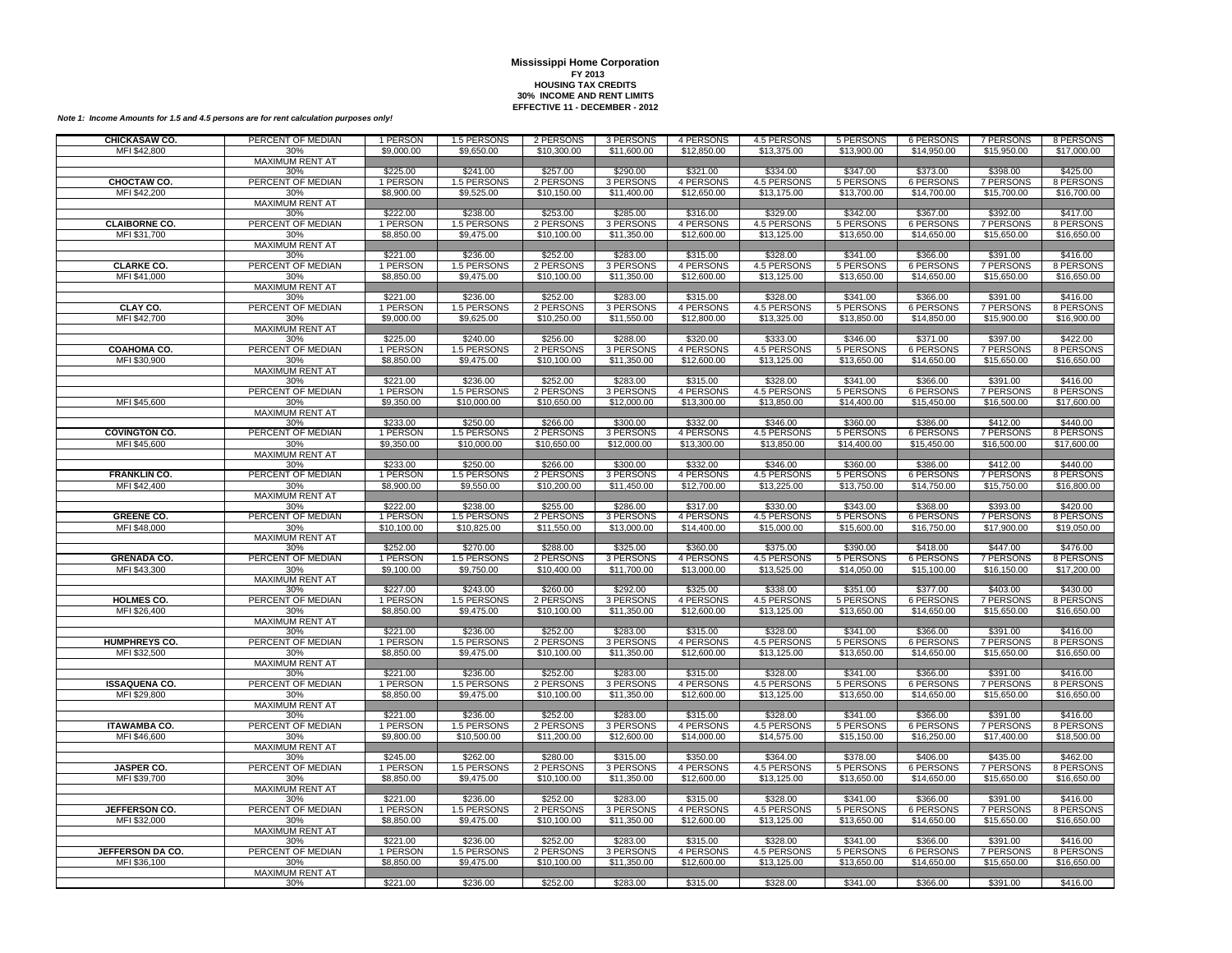| JONES CO.              | PERCENT OF MEDIAN             | 1 PERSON             | 1.5 PERSONS             | 2 PERSONS             | 3 PERSONS             | 4 PERSONS             | 4.5 PERSONS             | 5 PERSONS             | 6 PERSONS                    | 7 PERSONS                    | 8 PERSONS             |
|------------------------|-------------------------------|----------------------|-------------------------|-----------------------|-----------------------|-----------------------|-------------------------|-----------------------|------------------------------|------------------------------|-----------------------|
| MFI \$41,600           | 30%                           | \$8,850.00           | \$9,475.00              | \$10,100.00           | \$11,350.00           | \$12,600.00           | \$13,125.00             | \$13,650.00           | \$14,650.00                  | \$15,650.00                  | \$16,650.00           |
|                        | <b>MAXIMUM RENT AT</b>        |                      |                         |                       |                       |                       |                         |                       |                              |                              |                       |
|                        | 30%                           | \$221.00             | \$236.00                | \$252.00              | \$283.00              | \$315.00              | \$328.00                | \$341.00              | \$366.00                     | \$391.00                     | \$416.00              |
| <b>KEMPER CO.</b>      | PERCENT OF MEDIAN             | 1 PERSON             | 1.5 PERSONS             | 2 PERSONS             | 3 PERSONS             | 4 PERSONS             | 4.5 PERSONS             | 5 PERSONS             | <b>6 PERSONS</b>             | 7 PERSONS                    | 8 PERSONS             |
| MFI \$41,700           | 30%                           | \$9,100.00           | \$9,750.00              | \$10,400.00           | \$11,700.00           | \$13,000.00           | \$13,525.00             | \$14,050.00           | \$15,100.00                  | \$16,150.00                  | \$17,200.00           |
| <b>MAXIMUM RENT AT</b> | <b>MAXIMUM RENT AT</b>        |                      |                         |                       |                       |                       |                         |                       |                              |                              |                       |
| 30%                    | 30%                           | \$227.00             | \$243.00                | \$260.00              | \$292.00              | \$325.00              | \$338.00                | \$351.00              | \$377.00                     | \$403.00                     | \$430.00              |
| <b>LAFAYETTE CO.</b>   | PERCENT OF MEDIAN             | 1 PERSON             | 1.5 PERSONS             | 2 PERSONS             | 3 PERSONS             | 4 PERSONS             | 4.5 PERSONS             | 5 PERSONS             | <b>6 PERSONS</b>             | 7 PERSONS                    | 8 PERSONS             |
| MFI \$65,900           | 30%                           | \$13,700.00          | \$14,675.00             | \$15,650.00           | \$17,600.00           | \$19,550.00           | \$20,350.00             | \$21,150.00           | \$22,700.00                  | \$24,250.00                  | \$25,850.00           |
|                        | <b>MAXIMUM RENT AT</b><br>30% | \$342.00             | \$366.00                | \$391.00              | \$440.00              | \$488.00              | \$508.00                | \$528.00              | \$567.00                     | \$606.00                     | \$646.00              |
| <b>LAUDERDALE CO.</b>  | PERCENT OF MEDIAN             | 1 PERSON             | 1.5 PERSONS             | 2 PERSONS             | 3 PERSONS             | 4 PERSONS             | 4.5 PERSONS             | 5 PERSONS             | <b>6 PERSONS</b>             | 7 PERSONS                    | 8 PERSONS             |
| MFI \$46,200           | 30%                           | 9,700.00             | 10,400.00               | 11,100.00             | 12,500.00             | 13,850.00             | 14,425.00               | 15,000.00             | 16,100.00                    | 17,200.00                    | 18,300.00             |
|                        | <b>MAXIMUM RENT AT</b>        |                      |                         |                       |                       |                       |                         |                       |                              |                              |                       |
|                        | 30%                           | \$242.00             | \$260.00                | \$277.00              | \$312.00              | \$346.00              | \$360.00                | \$375.00              | \$402.00                     | \$430.00                     | \$457.00              |
| <b>LAWRENCE CO.</b>    | PERCENT OF MEDIAN             | 1 PERSON             | 1.5 PERSONS             | 2 PERSONS             | 3 PERSONS             | 4 PERSONS             | 4.5 PERSONS             | 5 PERSONS             | 6 PERSONS                    | 7 PERSONS                    | 8 PERSONS             |
| MFI \$49,800           | 30%                           | \$9,950.00           | \$10,675.00             | \$11,400.00           | \$12,800.00           | \$14,200.00           | \$14,775.00             | \$15,350.00           | \$16,500.00                  | \$17,650.00                  | \$18,750.00           |
|                        | <b>MAXIMUM RENT AT</b>        |                      |                         |                       |                       |                       |                         |                       |                              |                              |                       |
|                        | 30%                           | \$248.00             | \$266.00                | \$285.00              | \$320.00              | \$355.00              | \$369.00                | \$383.00              | \$412.00                     | \$441.00                     | \$468.00              |
| LEAKE CO.              | PERCENT OF MEDIAN             | 1 PERSON             | 1.5 PERSONS             | 2 PERSONS             | 3 PERSONS             | 4 PERSONS             | 4.5 PERSONS             | 5 PERSONS             | <b>6 PERSONS</b>             | 7 PERSONS                    | 8 PERSONS             |
| MFI \$42,900           | 30%                           | \$9,100.00           | \$9,750.00              | \$10,400.00           | \$11,700.00           | \$12,950.00           | \$13,475.00             | \$14,000.00           | \$15,050.00                  | \$16,100.00                  | \$17,100.00           |
|                        | <b>MAXIMUM RENT AT</b>        |                      |                         |                       |                       |                       |                         |                       |                              |                              |                       |
|                        | 30%                           | \$227.00             | \$243.00                | \$260.00              | \$292.00              | \$323.00              | \$336.00                | \$350.00              | \$376.00                     | \$402.00                     | \$427.00              |
| LEE CO.                | PERCENT OF MEDIAN             | 1 PERSON             | 1.5 PERSONS             | 2 PERSONS             | 3 PERSONS             | 4 PERSONS             | 4.5 PERSONS             | 5 PERSONS             | <b>6 PERSONS</b>             | <b>7 PERSONS</b>             | 8 PERSONS             |
| MFI \$53,600           | 30%                           | \$11,300.00          | \$12,100.00             | \$12,900.00           | \$14,500.00           | \$16,100.00           | \$16,750.00             | \$17,400.00           | \$18,700.00                  | \$20,000.00                  | \$21,300.00           |
|                        | <b>MAXIMUM RENT AT</b>        |                      |                         |                       |                       |                       |                         |                       |                              |                              |                       |
|                        | 30%                           | \$282.00             | \$302.00                | \$322.00              | \$362.00              | \$402.00              | \$418.00                | \$435.00              | \$467.00                     | \$500.00                     | \$532.00              |
| LEFLORE CO.            | PERCENT OF MEDIAN             | 1 PERSON             | 1.5 PERSONS             | 2 PERSONS             | 3 PERSONS             | 4 PERSONS             | 4.5 PERSONS             | 5 PERSONS             | <b>6 PERSONS</b>             | 7 PERSONS                    | 8 PERSONS             |
| MFI \$27,000           | 30%<br><b>MAXIMUM RENT AT</b> | \$8,850.00           | \$9,475.00              | \$10,100.00           | \$11,350.00           | \$12,600.00           | \$13,125.00             | \$13,650.00           | \$14,650.00                  | \$15,650.00                  | \$16,650.00           |
|                        | 30%                           | \$221.00             | \$236.00                | \$252.00              | \$283.00              | \$315.00              | \$328.00                | \$341.00              | \$366.00                     | \$391.00                     | \$416.00              |
| <b>LINCOLN CO.</b>     | PERCENT OF MEDIAN             | 1 PERSON             | 1.5 PERSONS             | 2 PERSONS             | 3 PERSONS             | 4 PERSONS             | 4.5 PERSONS             | 5 PERSONS             | <b>6 PERSONS</b>             | 7 PERSONS                    | 8 PERSONS             |
| MFI \$47,300           | 30%                           | \$9,950.00           | \$10,675,00             | \$11,400.00           | \$12,800.00           | \$14,200.00           | \$14,775.00             | \$15,350.00           | \$16,500.00                  | \$17,650.00                  | \$18,750.00           |
|                        | MAXIMUM RENT AT               |                      |                         |                       |                       |                       |                         |                       |                              |                              |                       |
|                        | 30%                           | \$248.00             | \$266.00                | \$285.00              | \$320.00              | \$355.00              | \$369.00                | \$383.00              | \$412.00                     | \$441.00                     | \$468.00              |
| <b>LOWNDES CO.</b>     | PERCENT OF MEDIAN             | 1 PERSON             | 1.5 PERSONS             | 2 PERSONS             | 3 PERSONS             | 4 PERSONS             | 4.5 PERSONS             | 5 PERSONS             | <b>6 PERSONS</b>             | <b>7 PERSONS</b>             | 8 PERSONS             |
| MFI \$51,100           | 30%                           | \$10,750.00          | \$11,525.00             | \$12,300.00           | \$13,850.00           | \$15,350.00           | \$15,975.00             | \$16,600.00           | \$17,850.00                  | \$19,050.00                  | \$20,300.00           |
|                        | <b>MAXIMUM RENT AT</b>        |                      |                         |                       |                       |                       |                         |                       |                              |                              |                       |
|                        | 30%                           | \$268.00             | \$288.00                | \$307.00              | \$346.00              | \$383.00              | \$399.00                | \$415.00              | \$446.00                     | \$476.00                     | \$507.00              |
| <b>MARION CO.</b>      | PERCENT OF MEDIAN             | 1 PERSON             | 1.5 PERSONS             | 2 PERSONS             | 3 PERSONS             | 4 PERSONS             | 4.5 PERSONS             | 5 PERSONS             | <b>6 PERSONS</b>             | 7 PERSONS                    | 8 PERSONS             |
| MFI \$42,000           | 30%                           | \$9,350.00           | \$10,000.00             | \$10,650.00           | \$12,000.00           | \$13,300.00           | \$13,850.00             | \$14,400.00           | \$15,450.00                  | \$16,500.00                  | \$17,600.00           |
|                        | <b>MAXIMUM RENT AT</b>        |                      |                         |                       |                       |                       |                         |                       |                              |                              |                       |
|                        | 30%                           | \$233.00             | \$250.00                | \$266.00              | \$300.00              | \$332.00              | \$346.00                | \$360.00              | \$386.00                     | \$412.00                     | \$440.00              |
| <b>MONROE CO.</b>      | PERCENT OF MEDIAN             | 1 PERSON             | 1.5 PERSONS             | 2 PERSONS             | 3 PERSONS             | 4 PERSONS             | 4.5 PERSONS             | 5 PERSONS             | 6 PERSONS                    | 7 PERSONS                    | 8 PERSONS             |
| MFI \$45,000           | 30%                           | \$9,450.00           | \$10,125.00             | \$10,800.00           | \$12,150.00           | \$13,500.00           | \$14,050.00             | \$14,600.00           | \$15,700.00                  | \$16,750.00                  | \$17,850.00           |
|                        | <b>MAXIMUM RENT AT</b>        |                      |                         |                       |                       |                       |                         |                       |                              |                              |                       |
| <b>MONTGOMERY CO.</b>  | 30%<br>PERCENT OF MEDIAN      | \$236.00<br>1 PERSON | \$253.00<br>1.5 PERSONS | \$270.00<br>2 PERSONS | \$303.00<br>3 PERSONS | \$337.00<br>4 PERSONS | \$351.00<br>4.5 PERSONS | \$365.00<br>5 PERSONS | \$392.00<br><b>6 PERSONS</b> | \$418.00<br><b>7 PERSONS</b> | \$446.00<br>8 PERSONS |
| MFI \$41,700           |                               | \$8,850.00           |                         |                       | \$11,350.00           |                       | \$13,125.00             | \$13,650.00           |                              | \$15,650.00                  |                       |
|                        | 30%<br>MAXIMUM RENT AT        |                      | \$9,475.00              | \$10,100.00           |                       | \$12,600.00           |                         |                       | \$14,650.00                  |                              | \$16,650.00           |
|                        | 30%                           | \$221.00             | \$236.00                | \$252.00              | \$283.00              | \$315.00              | \$328.00                | \$341.00              | \$366.00                     | \$391.00                     | \$416.00              |
| <b>NESHOBA CO.</b>     | PERCENT OF MEDIAN             | 1 PERSON             | 1.5 PERSONS             | 2 PERSONS             | 3 PERSONS             | 4 PERSONS             | 4.5 PERSONS             | 5 PERSONS             | 6 PERSONS                    | 7 PERSONS                    | 8 PERSONS             |
| MFI \$41,100           | 30%                           | \$8,850.00           | \$9,475.00              | \$10,100.00           | \$11,350.00           | \$12,600.00           | \$13,125.00             | \$13,650.00           | \$14,650.00                  | \$15,650.00                  | \$16,650.00           |
|                        | MAXIMUM RENT AT               |                      |                         |                       |                       |                       |                         |                       |                              |                              |                       |
|                        | 30%                           | \$221.00             | \$236.00                | \$252.00              | \$283.00              | \$315.00              | \$328.00                | \$341.00              | \$366.00                     | \$391.00                     | \$416.00              |
| <b>NEWTON CO.</b>      | PERCENT OF MEDIAN             | 1 PERSON             | 1.5 PERSONS             | 2 PERSONS             | 3 PERSONS             | 4 PERSONS             | 4.5 PERSONS             | 5 PERSONS             | <b>6 PERSONS</b>             | 7 PERSONS                    | 8 PERSONS             |
| MFI \$46,200           | 30%                           | \$9,700.00           | \$10,400.00             | \$11,100.00           | \$12,500.00           | \$13,850.00           | \$14,425.00             | \$15,000.00           | \$16,100.00                  | \$17,200.00                  | \$18,300.00           |
|                        | <b>MAXIMUM RENT AT</b>        |                      |                         |                       |                       |                       |                         |                       |                              |                              |                       |
|                        | 30%                           | \$242.00             | \$260.00                | \$277.00              | \$312.00              | \$346.00              | \$360.00                | \$375.00              | \$402.00                     | \$430.00                     | \$457.00              |
| <b>NOXUBEE CO.</b>     | PERCENT OF MEDIAN             | 1 PERSON             | 1.5 PERSONS             | 2 PERSONS             | 3 PERSONS             | 4 PERSONS             | 4.5 PERSONS             | 5 PERSONS             | 6 PERSONS                    | 7 PERSONS                    | 8 PERSONS             |
| MFI \$30,400           | 30%                           | \$8,850.00           | \$9,475.00              | \$10,100.00           | \$11,350.00           | \$12,600.00           | \$13,125.00             | \$13,650.00           | \$14,650.00                  | \$15,650.00                  | \$16,650.00           |
|                        | <b>MAXIMUM RENT AT</b>        |                      |                         |                       |                       |                       |                         |                       |                              |                              |                       |
|                        | 30%                           | \$221.00             | \$236.00                | \$252.00              | \$283.00              | \$315.00              | \$328.00                | \$341.00              | \$366.00                     | \$391.00                     | \$416.00              |
| OKTIBBEHA CO.          | PERCENT OF MEDIAN             | 1 PERSON             | 1.5 PERSONS             | 2 PERSONS             | 3 PERSONS             | 4 PERSONS             | 4.5 PERSONS             | 5 PERSONS             | 6 PERSONS                    | 7 PERSONS                    | 8 PERSONS             |
| MFI \$53,700           | 30%<br><b>MAXIMUM RENT AT</b> | \$11,100.00          | \$11,875.00             | \$12,650.00           | \$14,250.00           | \$15,800.00           | \$16,450.00             | \$17,100.00           | \$18,350.00                  | \$19,600.00                  | \$20,900.00           |
|                        | 30%                           | \$277.00             | \$296.00                | \$316.00              | \$356.00              | \$395.00              | \$411.00                | \$427.00              | \$458.00                     | \$490.00                     | \$522.00              |
|                        |                               |                      |                         |                       |                       |                       |                         |                       |                              |                              |                       |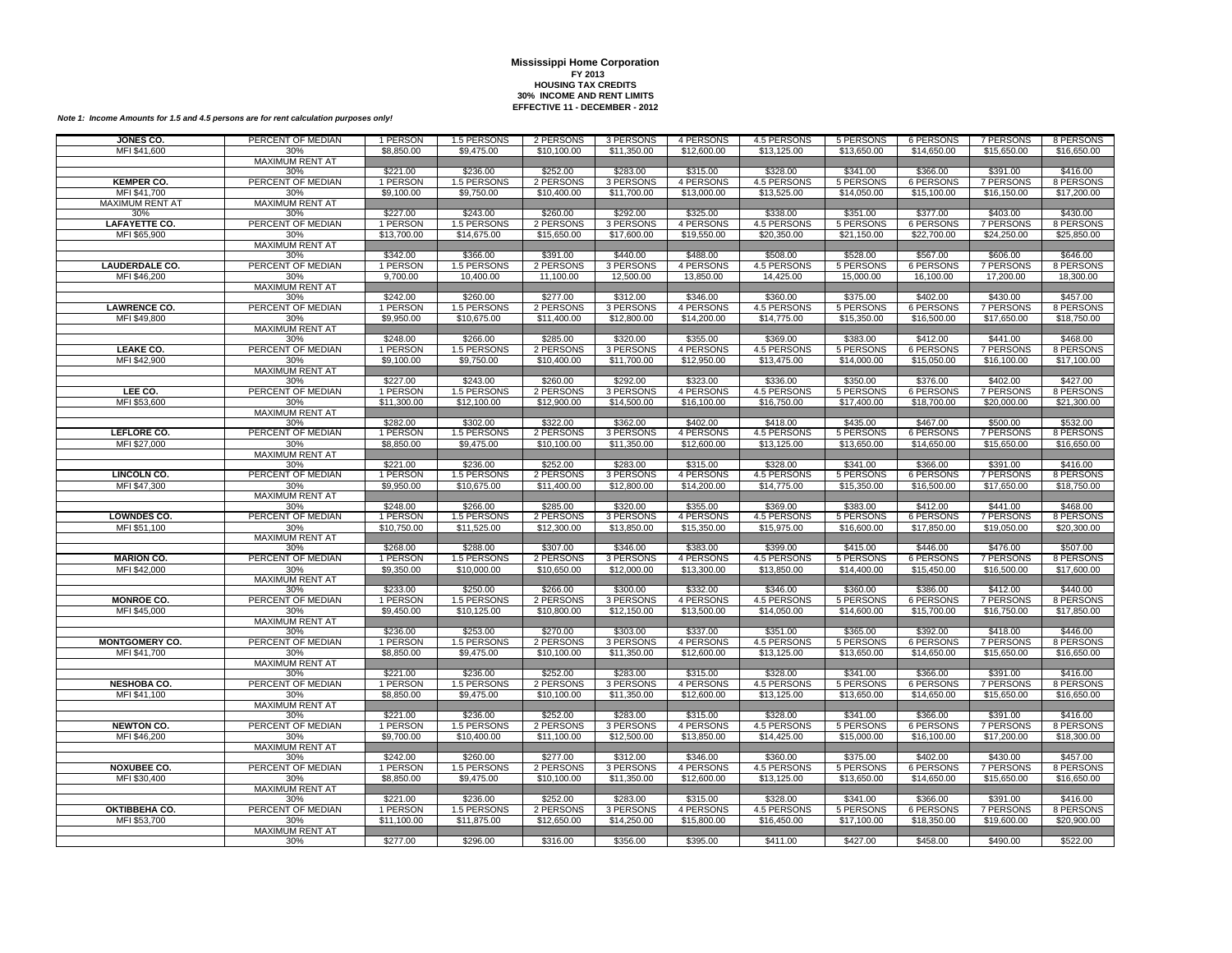| PANOLA CO.                           | PERCENT OF MEDIAN             | 1 PERSON                | 1.5 PERSONS                | 2 PERSONS                | 3 PERSONS                | 4 PERSONS                | 4.5 PERSONS                | 5 PERSONS                 | <b>6 PERSONS</b>                | 7 PERSONS                | 8 PERSONS                |
|--------------------------------------|-------------------------------|-------------------------|----------------------------|--------------------------|--------------------------|--------------------------|----------------------------|---------------------------|---------------------------------|--------------------------|--------------------------|
| MFI \$40,700                         | 30%                           | \$8,850.00              | \$9,475.00                 | \$10,100.00              | \$11,350.00              | \$12,600.00              | \$13,125.00                | \$13,650.00               | \$14,650.00                     | \$15,650.00              | \$16,650.00              |
|                                      | <b>MAXIMUM RENT AT</b>        |                         |                            |                          |                          |                          |                            |                           |                                 |                          |                          |
| <b>PEARL RIVER CO.</b>               | 30%<br>PERCENT OF MEDIAN      | \$221.00<br>1 PERSON    | \$236.00<br>1.5 PERSONS    | \$252.00<br>2 PERSONS    | \$283.00<br>3 PERSONS    | \$315.00<br>4 PERSONS    | \$328.00<br>4.5 PERSONS    | \$341.00<br>5 PERSONS     | \$366.00<br>6 PERSONS           | \$391.00<br>7 PERSONS    | \$416.00<br>8 PERSONS    |
| MFI \$51,500                         | 30%                           | \$10,850.00             | \$11,625,00                | \$12,400.00              | \$13,950.00              | \$15,450.00              | \$16,075.00                | \$16,700.00               | \$17,950.00                     | \$19,200.00              | \$20,400.00              |
|                                      | <b>MAXIMUM RENT AT</b>        |                         |                            |                          |                          |                          |                            |                           |                                 |                          |                          |
|                                      | 30%                           | \$271.00                | \$290.00                   | \$310.00                 | \$348.00                 | \$386.00                 | \$401.00                   | \$417.00                  | \$448.00                        | \$480.00                 | \$510.00                 |
| PIKE CO.                             | PERCENT OF MEDIAN             | 1 PERSON                | 1.5 PERSONS                | 2 PERSONS                | 3 PERSONS                | 4 PERSONS                | 4.5 PERSONS                | 5 PERSONS                 | 6 PERSONS                       | 7 PERSONS                | 8 PERSONS                |
| MFI \$44,100                         | 30%                           | \$9,300.00              | \$9,950.00                 | \$10,600.00              | \$11,950.00              | \$13,250.00              | \$13,800.00                | \$14,350.00               | \$15,400.00                     | \$16,450.00              | \$17,500.00              |
|                                      | MAXIMUM RENT AT               |                         |                            |                          |                          |                          |                            |                           |                                 |                          |                          |
|                                      | 30%<br>PERCENT OF MEDIAN      | \$232.00                | \$248.00                   | \$265.00                 | \$298.00                 | \$331.00<br>4 PERSONS    | \$345.00                   | \$358.00                  | \$385.00                        | \$411.00                 | \$437.00                 |
| PONTOTOC CO.<br>MFI \$49,900         | 30%                           | 1 PERSON<br>\$10,500.00 | 1.5 PERSONS<br>\$11,250.00 | 2 PERSONS<br>\$12,000.00 | 3 PERSONS<br>\$13,500.00 | \$14,950.00              | 4.5 PERSONS<br>\$15,550.00 | 5 PERSONS<br>\$16,150.00  | 6 PERSONS<br>\$17,350.00        | 7 PERSONS<br>\$18,550.00 | 8 PERSONS<br>\$19,750.00 |
|                                      | <b>MAXIMUM RENT AT</b>        |                         |                            |                          |                          |                          |                            |                           |                                 |                          |                          |
|                                      | 30%                           | \$262.00                | \$281.00                   | \$300.00                 | \$337.00                 | \$373.00                 | \$388.00                   | \$403.00                  | \$433.00                        | \$463.00                 | \$493.00                 |
| <b>PRENTISS CO.</b>                  | PERCENT OF MEDIAN             | 1 PERSON                | 1.5 PERSONS                | 2 PERSONS                | 3 PERSONS                | 4 PERSONS                | 4.5 PERSONS                | 5 PERSONS                 | 6 PERSONS                       | 7 PERSONS                | 8 PERSONS                |
| MFI \$44,400                         | 30%                           | \$9,350.00              | \$10,000.00                | \$10,650.00              | \$12,000.00              | \$13,300.00              | \$13,850.00                | 14,400.00<br>$\mathbb{S}$ | 15,450.00<br>$\mathfrak{L}$     | 16,500.00 \$<br>\$.      | 17,600.00                |
|                                      | <b>MAXIMUM RENT AT</b>        |                         |                            |                          |                          |                          |                            |                           |                                 |                          |                          |
|                                      | 30%                           | \$233.00                | \$250.00                   | \$266.00                 | \$300.00                 | \$332.00                 | \$346.00                   | \$360.00                  | \$386.00                        | \$412.00                 | \$440.00                 |
| <b>QUITMAN CO.</b>                   | PERCENT OF MEDIAN             | 1 PERSON<br>\$8,850.00  | 1.5 PERSONS<br>\$9,475.00  | 2 PERSONS                | 3 PERSONS                | 4 PERSONS<br>\$12,600.00 | 4.5 PERSONS<br>\$13,125.00 | 5 PERSONS<br>\$13,650.00  | <b>6 PERSONS</b>                | 7 PERSONS                | 8 PERSONS                |
| MFI \$29,600                         | 30%<br><b>MAXIMUM RENT AT</b> |                         |                            | \$10,100.00              | \$11,350.00              |                          |                            |                           | \$14,650.00                     | \$15,650.00              | \$16,650.00              |
|                                      | 30%                           | \$221.00                | \$236.00                   | \$252.00                 | \$283.00                 | \$315.00                 | \$328.00                   | \$341.00                  | \$366.00                        | \$391.00                 | \$416.00                 |
| SCOTT CO.                            | PERCENT OF MEDIAN             | 1 PERSON                | 1.5 PERSONS                | 2 PERSONS                | 3 PERSONS                | 4 PERSONS                | 4.5 PERSONS                | 5 PERSONS                 | 6 PERSONS                       | 7 PERSONS                | 8 PERSONS                |
| MFI \$43,300                         | 30%                           | \$9,100.00              | \$9,750.00                 | \$10,400.00              | \$11,700.00              | \$13,000.00              | \$13,525.00                | \$14,050.00               | \$15,100.00                     | \$16,150.00              | \$17,200.00              |
|                                      | <b>MAXIMUM RENT AT</b>        |                         |                            |                          |                          |                          |                            |                           |                                 |                          |                          |
|                                      | 30%                           | \$227.00                | \$243.00                   | \$260.00                 | \$292.00                 | \$325.00                 | \$338.00                   | \$351.00                  | \$377.00                        | \$403.00                 | \$430.00                 |
| <b>SHARKEY CO.</b><br>MFI \$42,800   | PERCENT OF MEDIAN             | 1 PERSON<br>\$9,000.00  | 1.5 PERSONS<br>\$9,650.00  | 2 PERSONS<br>\$10,300.00 | 3 PERSONS<br>\$11,600.00 | 4 PERSONS<br>\$12,850.00 | 4.5 PERSONS<br>\$13,375.00 | 5 PERSONS<br>\$13,900.00  | 6 PERSONS<br>\$14,950.00        | 7 PERSONS<br>\$15,950.00 | 8 PERSONS<br>\$17,000.00 |
|                                      | 30%<br><b>MAXIMUM RENT AT</b> |                         |                            |                          |                          |                          |                            |                           |                                 |                          |                          |
|                                      | 30%                           | \$225.00                | \$241.00                   | \$257.00                 | \$290.00                 | \$321.00                 | \$334.00                   | \$347.00                  | \$373.00                        | \$398.00                 | \$425.00                 |
| SMITH CO.                            | PERCENT OF MEDIAN             | 1 PERSON                | 1.5 PERSONS                | 2 PERSONS                | 3 PERSONS                | 4 PERSONS                | 4.5 PERSONS                | 5 PERSONS                 | <b>6 PERSONS</b>                | 7 PERSONS                | 8 PERSONS                |
| MFI \$48,900                         | 30%                           | \$9,900.00              | \$10,600.00                | \$11,300.00              | \$12,700.00              | \$14,100.00              | \$14,675.00                | \$15,250.00               | \$16,400.00                     | \$17,500.00              | \$18,650.00              |
|                                      | <b>MAXIMUM RENT AT</b>        |                         |                            |                          |                          |                          |                            |                           |                                 |                          |                          |
|                                      | 30%                           | \$247.00                | \$265.00                   | \$282.00                 | \$317.00                 | \$352.00                 | \$366.00                   | \$381.00                  | \$410.00                        | \$437.00                 | \$466.00                 |
| <b>SUNFLOWER CO.</b><br>MFI \$32,400 | PERCENT OF MEDIAN<br>30%      | 1 PERSON<br>\$8,850.00  | 1.5 PERSONS<br>\$9,475.00  | 2 PERSONS<br>\$10,100.00 | 3 PERSONS<br>\$11,350.00 | 4 PERSONS<br>\$12,600.00 | 4.5 PERSONS<br>\$13,125.00 | 5 PERSONS<br>\$13,650.00  | <b>6 PERSONS</b><br>\$14,650.00 | 7 PERSONS<br>\$15,650.00 | 8 PERSONS<br>\$16,650.00 |
|                                      | MAXIMUM RENT AT               |                         |                            |                          |                          |                          |                            |                           |                                 |                          |                          |
|                                      | 30%                           | \$221.00                | \$236.00                   | \$252.00                 | \$283.00                 | \$315.00                 | \$328.00                   | \$341.00                  | \$366.00                        | \$391.00                 | \$416.00                 |
| <b>TALLAHATCHIE CO.</b>              | PERCENT OF MEDIAN             | 1 PERSON                | 1.5 PERSONS                | 2 PERSONS                | 3 PERSONS                | 4 PERSONS                | 4.5 PERSONS                | 5 PERSONS                 | <b>6 PERSONS</b>                | 7 PERSONS                | 8 PERSONS                |
| MFI \$30,100                         | 30%                           | \$8,850.00              | \$9,475.00                 | \$10,100.00              | \$11,350.00              | \$12,600.00              | \$13,125.00                | \$13,650.00               | \$14,650.00                     | \$15,650.00              | \$16,650.00              |
|                                      | MAXIMUM RENT AT               |                         |                            |                          |                          |                          |                            |                           |                                 |                          |                          |
|                                      | 30%                           | \$221.00                | \$236.00                   | \$252.00                 | \$283.00                 | \$315.00                 | \$328.00                   | \$341.00                  | \$366.00                        | \$391.00                 | \$416.00                 |
| TIPPAH CO.<br>MFI \$39,400           | PERCENT OF MEDIAN             | 1 PERSON<br>\$8,850.00  | 1.5 PERSONS<br>\$9,475.00  | 2 PERSONS<br>\$10,100.00 | 3 PERSONS<br>\$11,350.00 | 4 PERSONS<br>\$12,600.00 | 4.5 PERSONS<br>\$13,125.00 | 5 PERSONS<br>\$13,650.00  | <b>6 PERSONS</b><br>\$14,650.00 | 7 PERSONS<br>\$15,650.00 | 8 PERSONS<br>\$16,650.00 |
|                                      | 30%<br><b>MAXIMUM RENT AT</b> |                         |                            |                          |                          |                          |                            |                           |                                 |                          |                          |
|                                      | 30%                           | \$221.00                | \$236.00                   | \$252.00                 | \$283.00                 | \$315.00                 | \$328.00                   | \$341.00                  | \$366.00                        | \$391.00                 | \$416.00                 |
| <b>TISHOMINGO CO.</b>                | PERCENT OF MEDIAN             | 1 PERSON                | 1.5 PERSONS                | 2 PERSONS                | 3 PERSONS                | 4 PERSONS                | 4.5 PERSONS                | 5 PERSONS                 | 6 PERSONS                       | 7 PERSONS                | 8 PERSONS                |
| MFI \$40,600                         | 30%                           | \$8,850.00              | \$9,475.00                 | \$10,100.00              | \$11,350.00              | \$12,600.00              | \$13,125.00                | \$13,650.00               | \$14,650.00                     | \$15,650.00              | \$16,650.00              |
|                                      | <b>MAXIMUM RENT AT</b>        |                         |                            |                          |                          |                          |                            |                           |                                 |                          |                          |
|                                      | 30%                           | \$221.00                | \$236.00                   | \$252.00                 | \$283.00                 | \$315.00                 | \$328.00                   | \$341.00                  | \$366.00                        | \$391.00                 | \$416.00                 |
| UNION CO.                            | PERCENT OF MEDIAN<br>30%      | 1 PERSON<br>\$9,700.00  | 1.5 PERSONS<br>\$10,400.00 | 2 PERSONS<br>\$11,100.00 | 3 PERSONS                | 4 PERSONS<br>\$13,850.00 | 4.5 PERSONS                | 5 PERSONS                 | <b>6 PERSONS</b><br>\$16,100.00 | <b>7 PERSONS</b>         | 8 PERSONS                |
| MFI \$46,200                         | <b>MAXIMUM RENT AT</b>        |                         |                            |                          | \$12,500.00              |                          | \$14,425.00                | \$15,000.00               |                                 | \$17,200.00              | \$18,300.00              |
|                                      | 30%                           | \$242.00                | \$260.00                   | \$277.00                 | \$312.00                 | \$346.00                 | \$360.00                   | \$375.00                  | \$402.00                        | \$430.00                 | \$457.00                 |
| <b>WALTHALL CO.</b>                  | PERCENT OF MEDIAN             | 1 PERSON                | 1.5 PERSONS                | 2 PERSONS                | 3 PERSONS                | 4 PERSONS                | 4.5 PERSONS                | 5 PERSONS                 | <b>6 PERSONS</b>                | 7 PERSONS                | 8 PERSONS                |
| MFI \$40,400                         | 30%                           | \$8,850.00              | \$9,475.00                 | \$10,100.00              | \$11,350.00              | \$12,600.00              | \$13,125.00                | \$13,650.00               | \$14,650.00                     | \$15,650.00              | \$16,650.00              |
|                                      | <b>MAXIMUM RENT AT</b>        |                         |                            |                          |                          |                          |                            |                           |                                 |                          |                          |
| <b>WARREN CO.</b>                    | 30%<br>PERCENT OF MEDIAN      | \$221.00<br>1 PERSON    | \$236.00<br>1.5 PERSONS    | \$252.00<br>2 PERSONS    | \$283.00<br>3 PERSONS    | \$315.00<br>4 PERSONS    | \$328.00<br>4.5 PERSONS    | \$341.00<br>5 PERSONS     | \$366.00<br><b>6 PERSONS</b>    | \$391.00<br>7 PERSONS    | \$416.00<br>8 PERSONS    |
| MFI \$56,800                         | 30%                           | \$11,950.00             | \$12,800.00                | \$13,650.00              | \$15,350.00              | \$17,050.00              | \$17,750.00                | \$18,450.00               | \$19,800.00                     | \$21,150.00              | \$22,550.00              |
|                                      | <b>MAXIMUM RENT AT</b>        |                         |                            |                          |                          |                          |                            |                           |                                 |                          |                          |
|                                      | 30%                           | \$298.00                | \$320.00                   | \$341.00                 | \$383.00                 | \$426.00                 | \$443.00                   | \$461.00                  | \$495.00                        | \$528.00                 | \$563.00                 |
| <b>WASHINGTON CO.</b>                | PERCENT OF MEDIAN             | 1 PERSON                | 1.5 PERSONS                | 2 PERSONS                | 3 PERSONS                | 4 PERSONS                | 4.5 PERSONS                | 5 PERSONS                 | <b>6 PERSONS</b>                | 7 PERSONS                | 8 PERSONS                |
| MFI \$34,400                         | 30%                           | \$8,850.00              | \$9,475.00                 | \$10,100.00              | \$11,350.00              | \$12,600.00              | \$13,125.00                | \$13,650.00               | \$14,650.00                     | \$15,650.00              | \$16,650.00              |
|                                      | MAXIMUM RENT AT               |                         |                            |                          |                          |                          |                            |                           |                                 |                          |                          |
|                                      | 30%                           | \$221.00                | \$236.00                   | \$252.00                 | \$283.00                 | \$315.00                 | \$328.00                   | \$341.00                  | \$366.00                        | \$391.00                 | \$416.00                 |